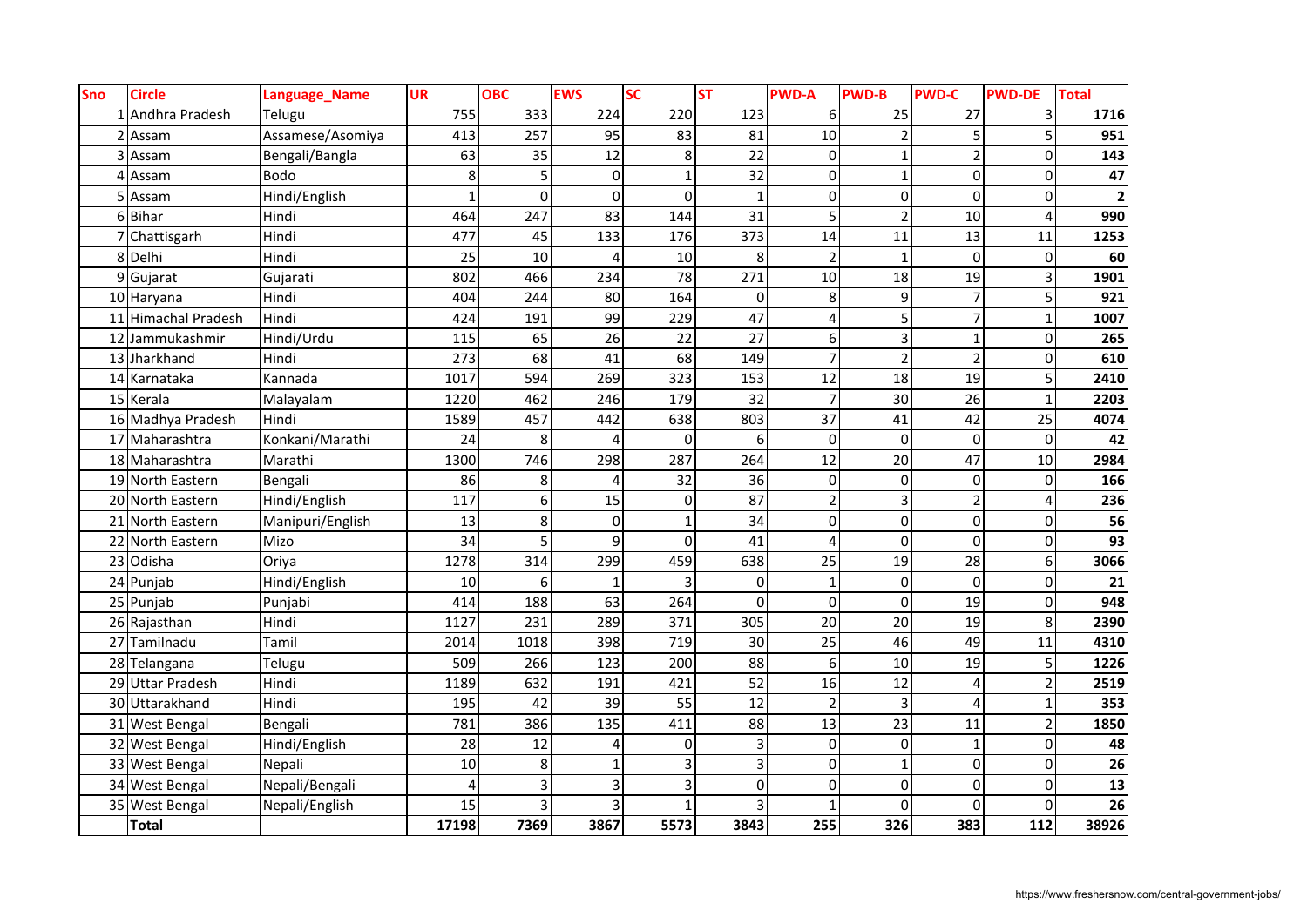# **NOTIFICATION FOR ENGAGEMENT OF GRAMIN DAKSEVAKS**

Applications are invited from the eligible candidates for engagement of 38,926 Gramin Dak Sevaks (GDS)as BPM/ABPM/ Dak Sevak. Application are to be submitted online at [https://indiapostgdsonline.gov](https://indiapostgdsonline.gov.in/).in. Applications submitted through any other mode will not be considered and rejected. Details of vacant posts for which applications are called for are given in **Annexure**-**I**.

### **2. Engagement Schedule is as under: -**

| (i) | Application Submission Start Date: | 02/05/2022 |
|-----|------------------------------------|------------|
|     |                                    |            |

(ii) Application Submission End Date: **05/06/2022**

**3. Emoluments:** Emoluments in the form of Time Related Continuity Allowance(TRCA) is paid to GDS.The following minimum TRCA shall be payable to different categories of GDS after engagement: -

| SI. | Category      | Minimum TRCA for 4 Hours/Level 1 in<br><b>TRCA Slab</b> |  |  |
|-----|---------------|---------------------------------------------------------|--|--|
|     | <b>BPM</b>    | Rs.12,000/-                                             |  |  |
| ii. | ABPM/DakSevak | Rs.10,000/-                                             |  |  |

**Note 1: OM. No.17-31/2016-GDS dated 25.06.2018 related to payment of TRCA and other allowances to all approved categories of GDS is available on www.[indiapost](http://www.indiapost.gov.in/).gov.inunder Employee Corner, [Circulars, Rules and Latest Orders](https://utilities.cept.gov.in/DOP/ViewUploads.aspx?uid=10) GDS.** 

**Note 2:** GDSare holder of a Civil posts but they are outside of regular Civil Services of Union of India.

**Note:-3** GDSare governed by GDS (Conduct and Engagement) Rules,2020issued vide OM. No. 17-30/2019-GDS dated 14.02.2020andamended from time to time, is available on www.[indiapost](http://www.indiapost.gov.in/).gov.in under Employee Corner [Circulars, Rules and Latest](https://utilities.cept.gov.in/DOP/ViewUploads.aspx?uid=10)  [Orders,](https://utilities.cept.gov.in/DOP/ViewUploads.aspx?uid=10)GDS.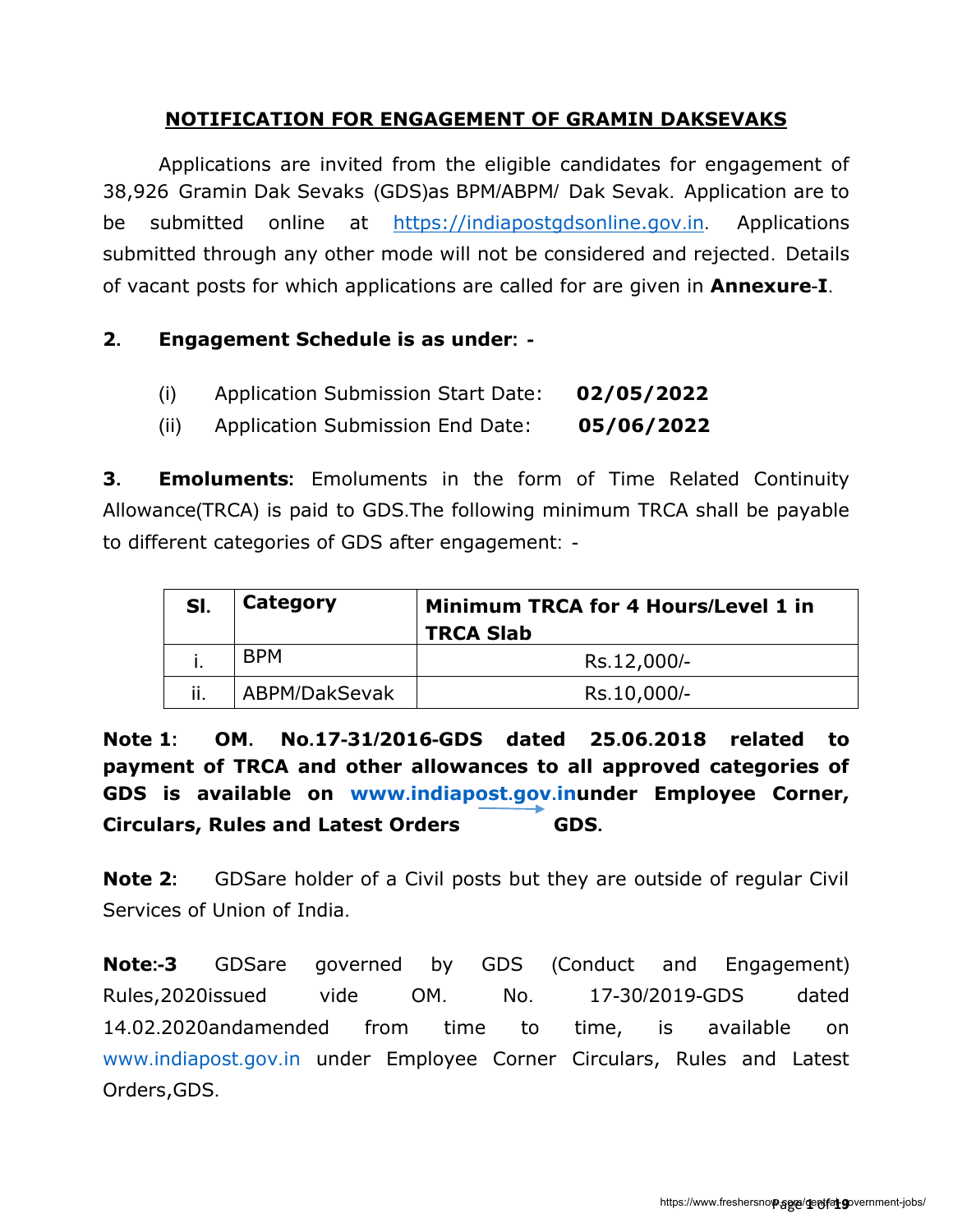# **4. Eligibility**

**AGE**

1. Minimum age:18 years

2. Maximum age:40 years

3. Age will be determined as on the last date of submission of application as per notification.

4.Permissible relaxations in Upper age limit for different categories are as under:-

| SI.No. | Category                                | Permissible<br>age<br>relaxation |
|--------|-----------------------------------------|----------------------------------|
|        | Schedule Cast/Scheduled Tribe (SC/ST)   | 5 years                          |
| 2.     | Other Backward Classes (OBC)            | 3 years                          |
| 3.     | Economically Weaker Sections (EWS)      | No relaxation*                   |
| 4.     | Persons with Disabilities (PwD)*        | 10 years $*$                     |
| 5.     | Persons with Disabilities (PwD)* + OBC  | 13 years $*$                     |
| 6.     | Persons with Disabilities (PwD)*<br>$+$ | 15 years $*$                     |
|        | <b>SC/ST</b>                            |                                  |

Note:-1 $*$  There will be no relaxation in upper age limit to EWS candidates. However, the persons belonging to EWS who are not covered under the scheme of reservation for SC, ST and OBC shall get 10% reservation in engagement to the GDS posts.

The instructions issued by the Department vide no.19-11/97-ED & TRG dated 27.11.1997, No. 17-08/2017-GDS dated 26.02.2019and No. 17-09/2019-GDS dated 26.02.2019providing for adequate representation of SC/ST/OBC communities, Persons with Disability and Economically Weaker Sections (EWSs) respectively will continue to apply. Thepermissible disability for personswith Disabilitywill be as given below in GDS posts:-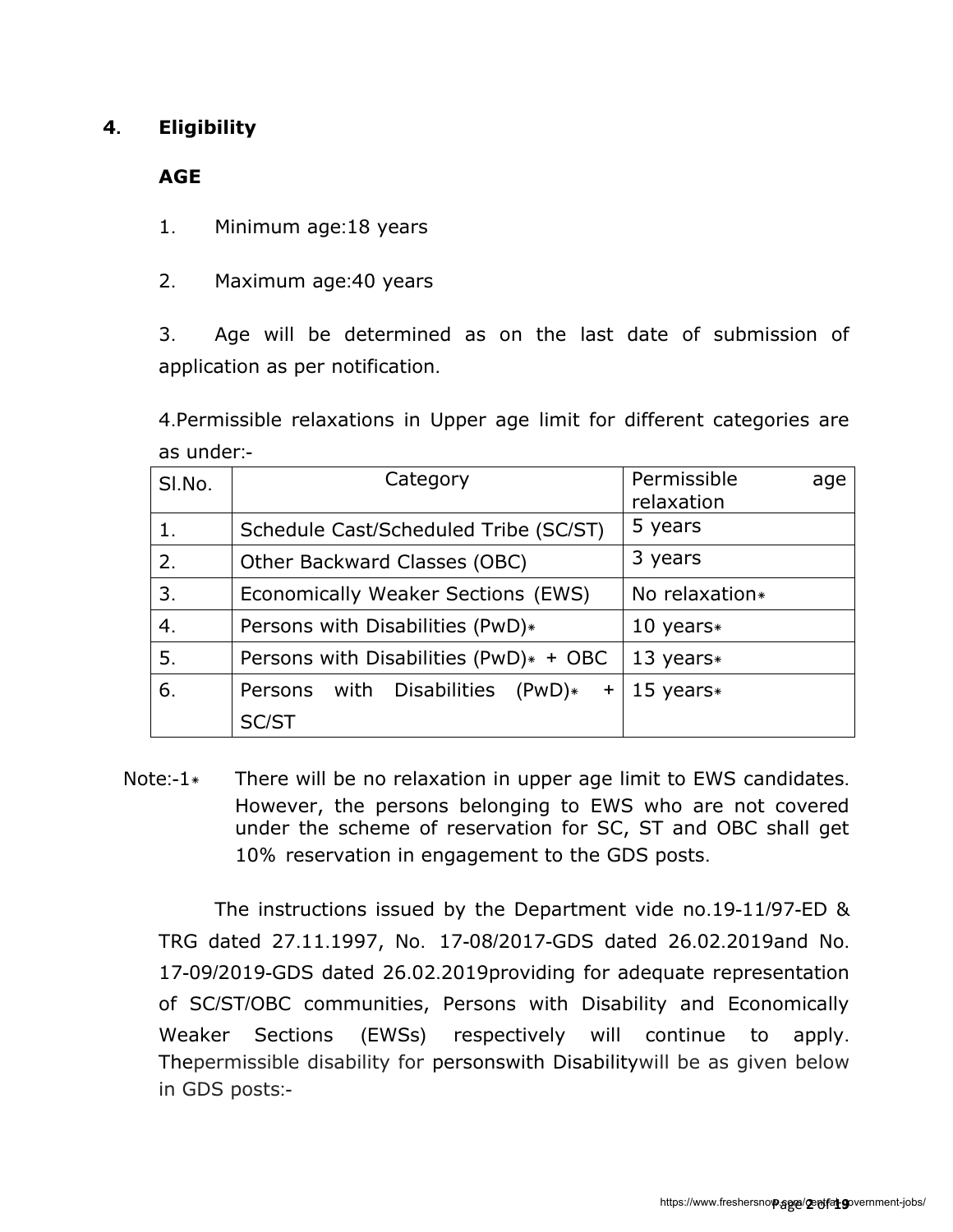| SI.                                    | Name of the<br><b>Posts</b> | Categories of disability suitable for the<br>post.                                                                                                                             |  |  |  |
|----------------------------------------|-----------------------------|--------------------------------------------------------------------------------------------------------------------------------------------------------------------------------|--|--|--|
| 1<br>ABPM/<br>BPM/<br><b>DakSevaks</b> |                             | a) Low vision (LV),<br>b) D(Deaf), HH (Hard of hearing),<br>c) One Arm (OA), One leg (OL), Leprosy<br>Cured, Dwarfism, Acid Attack Victim,<br>d) Specific learning disability. |  |  |  |
|                                        |                             | Multiple disabilities from<br>amongst<br>disabilities mentioned at (a) to (d) above<br>except Deaf and Blindness.                                                              |  |  |  |

# **5. Educational Qualification**

Secondary School Examination pass certificate of 10th standard having passed in Mathematics and English (having been studied as compulsory or elective subjects) conducted by any recognized Board of School Education by the Government of India/State Governments/ Union Territories in India shall be a mandatory educational qualification for all approved categories of GDS.

# **6. Compulsory knowledge of Local Language**

The candidate should have studied the local languagei**.**e**. (Name of Local language**) at least up to 10<sup>th</sup> standard [as compulsory or elective subjects**].** 

#### **7. Knowledge of Cycling**

Knowledge of Cycling is a pre-requisite condition for all GDS posts. In case of a candidate having knowledge of riding a scooter or motor cycle, that may be considered as knowledge of cycling also. The candidate has to submit a declaration to this effectin **Annexure-III.**

#### **8. Adequate alternate means of Livelihood**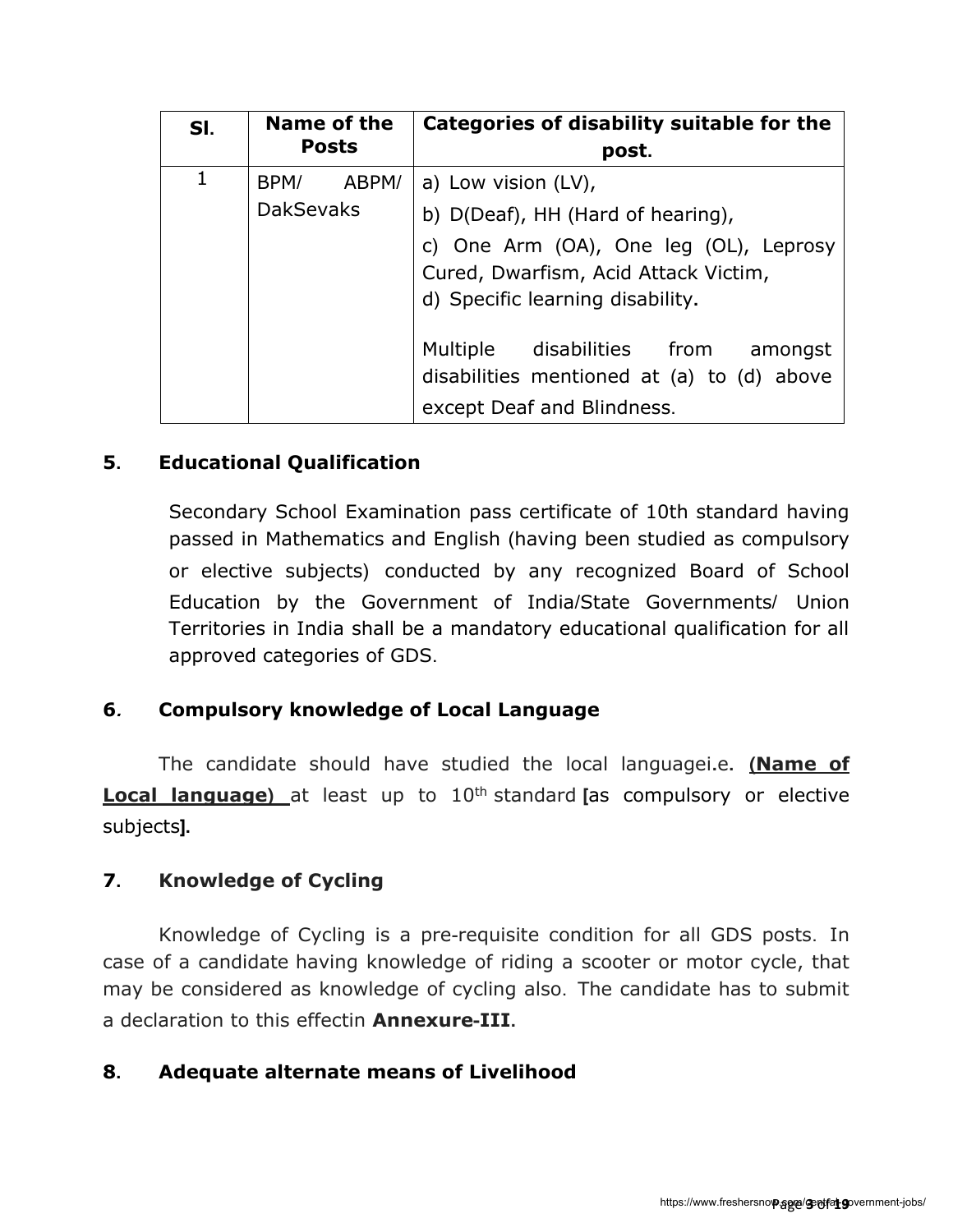The candidate applying for the post shall note that he/she shall have adequate means of livelihood as stipulated in Rule 3**-**A **(**iii**)** of GDS **(**Conduct and Engagement**)** Rules, 2020to support himself/ herself and his/ her family from other sources so as to supplement his/her income. However, this shall not be a pre-requisite for candidates for the purpose of selection. Selected candidate shall be required to comply with this condition within 30 days after selection but before engagement. The candidate shall furnish an undertaking in the application form itself in **Annexure-IV**that he/ she has other sources of income besides the allowances to be paid by the Government to support livelihood for himself/ herself and his/her family. The candidate after selection as GDS shall have to give the undertaking again before engagement.

**9.** No person holding an elective office will be considered for engagement to the post.

**10.** The candidate selected as GDS shall not engage in any activity with any outside agency, which would be detrimental to the business or interest of the Post Office.

**11.** Past experience or service of any kind will not be considered for selection.

# **12. Residence and Accommodation for locating Branch Post Office**

- (i) The candidates must provide accommodation for Branch Post Office after selection but before engagement. A declaration to this effect with details of accommodation is to be submitted before engagement. This condition is applicable for GDSBPM post only. GDS BPM is required to reside in Post village only and ABPMs/Dak Sevaks are required to reside within delivery jurisdictions of the Post Office (HO/SO/BO) concerned. The accommodation should meetthe following prescribed standards:-
- (a) Branch Post Office may function in a building owned by Gram Panchayat or Central government or by State government such as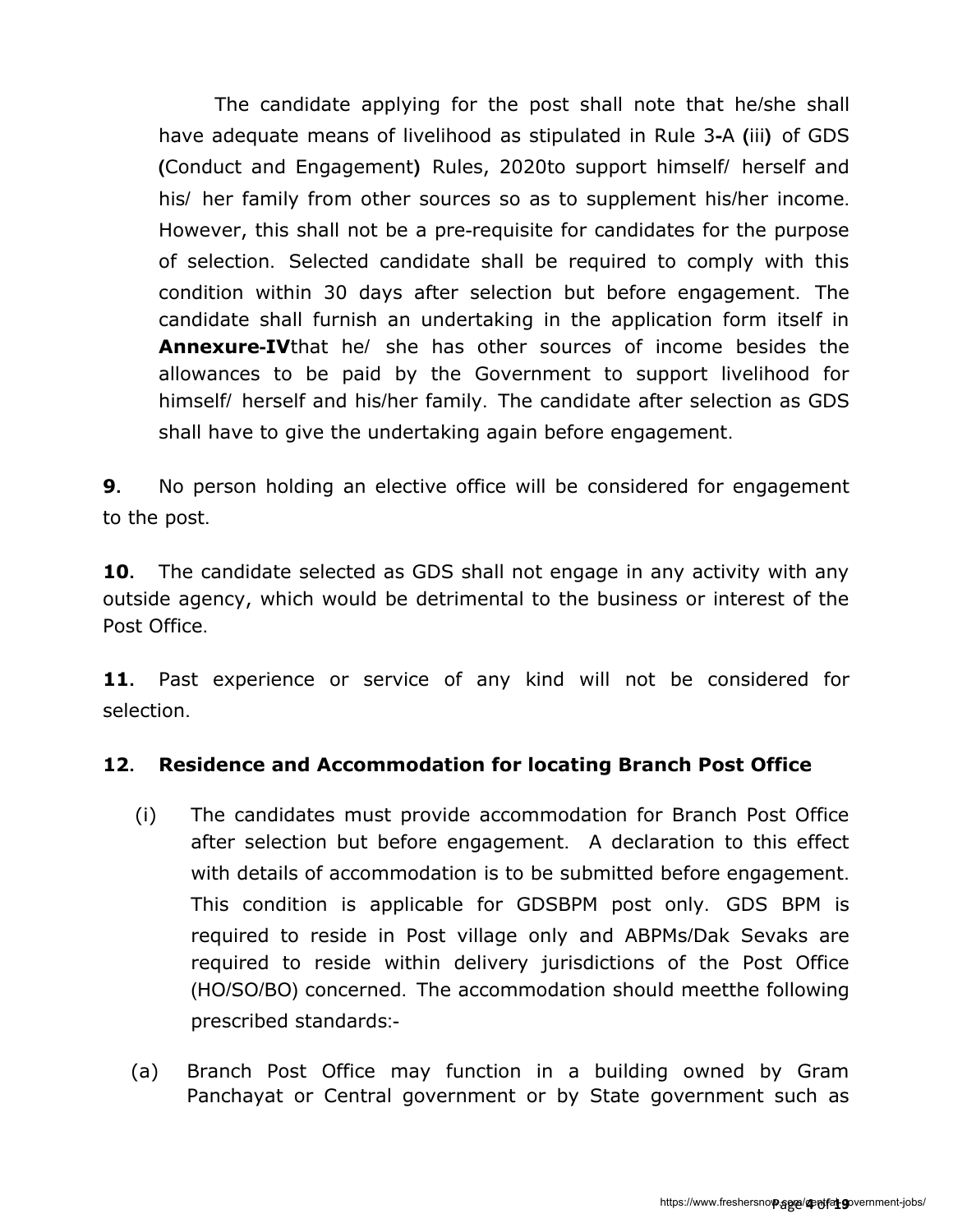school or offices or BPM's own house or a proper rented accommodation at a busy place of the village**(**Gram Panchayat building, where available, is preferred). The accommodation for the GDS Branch Office should be exclusively available for Post Office use. It may work from a village shop but Post office working from shop should have an exclusive space to keep the registers, micro ATM or hand-held device and other items apart from space for prominently exhibiting the signage etc. giving due importance to Post Office.

- (b) **Location-**The GraminDakSevak Branch Office (GDS BO) should be located in the main busy part of the village.The candidate selected forthe engagement of BPM shall have to provide centrally located accommodation in the Branch Post Office village within 30 days for use as Post Office premises and the expenditure of the hiring, if any, needs to be borne by the candidate.
- (c) **Size** The minimum size of GDS Branch Office should not be less than 100 sq. feet preferably in 10'x10' dimensions and atground floor.
- (d) **Approach** The GDS Branch Office should have direct access/approach from village road and should be located in front portion of the building in which it is housed. The GDS BO should not be housed in Verandas,Courtyards, Kitchen, SPWC under the stairs, bed room, damaged rooms, make-shift accommodations, isolated buildings outside the village etc. which are difficult to access/approach by the Customers.
- (e) **Structure** -The GDS Branch Office accommodation should preferably be a Brick and Mortar structure to ensure safety and security. The room should be properly ventilated and lighted and should be properly maintained and neatly white washed.
- (f) **Power supply** The post office room should have electrical power connection for charging of handheld devices and for fan, electricity bulb etc. It should have suitable place to install solar panels as well provided by Department.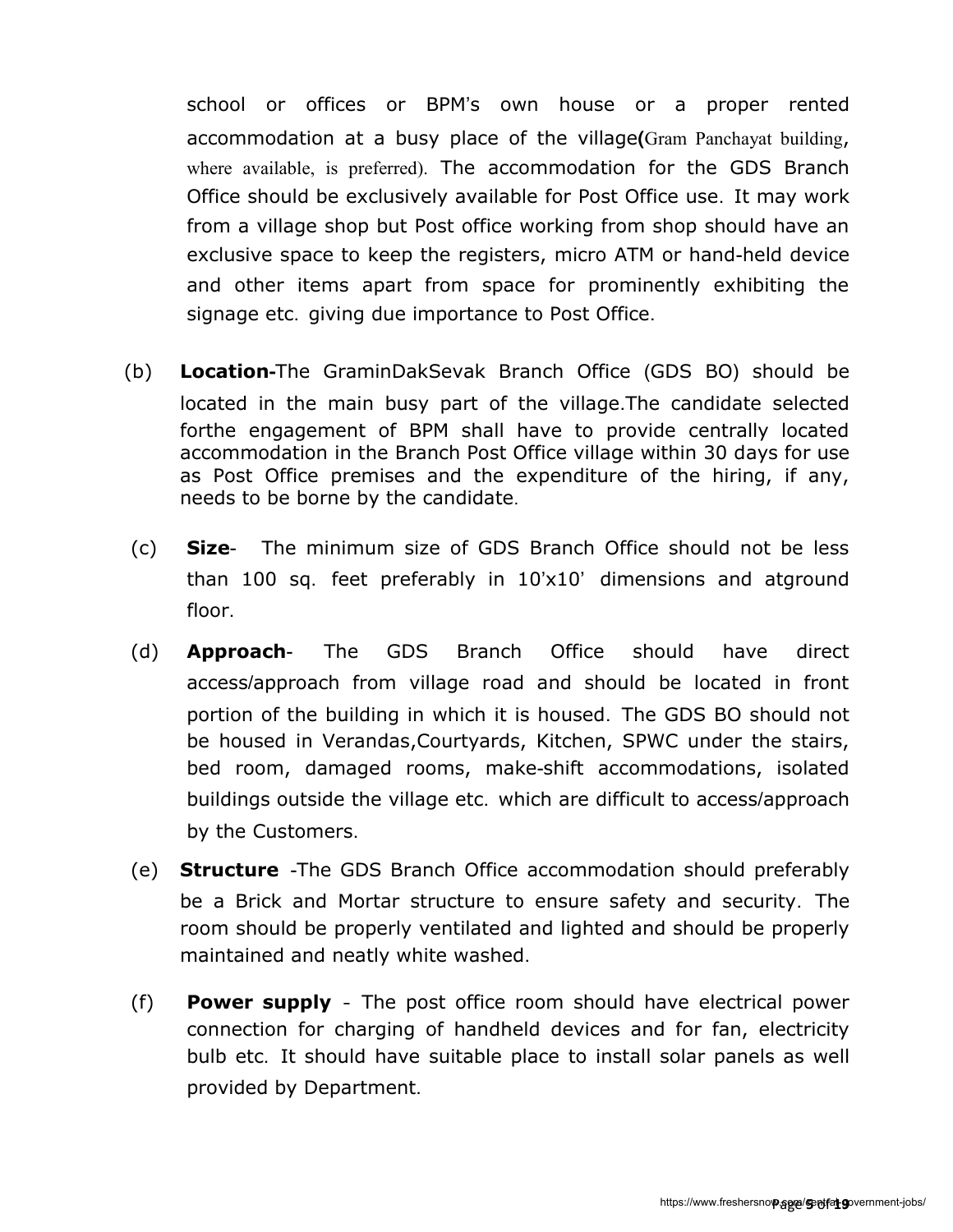(g) At present DARPAN devices are using **Network ServiceProviders**(**NSPs**)like Airtel, Vodafone/Idea, BSNL&Jio for ensuring connectivity to Branch Post Offices. While providing accommodation for GDS BO, it should be ensured that, Network is available for any one of these NSPs or any other NSP(s) if so allowed by Department of Posts.

Further, it is clarified that the candidate who provide the above prescribed standards of accommodation after selection but before engagement and if he is engaged as GDS BPM will be entitled for the drawl of Composite allowance @ Rs.500/-per month. If the candidate is selected and engaged where the Branch Post Office is accommodated in a rent free accommodation, he/she will be entitled for Composite allowance Rs.250/- equal to that of BPMs who provide non-standard accommodation (i.e. accommodation that does not fulfill above standards is treated as non-standard accommodation).

# **13. Production of SC/ST/OBC/Disability/ Economically Weaker Sections Certificate.**

Production of SC/ST/OBC/disability/EWSs certificate in the prescribed format is compulsory in case of such candidates.

# **14. Method of Submission of Application and Fee**

Application can be submitted online only at [https://indiapostgdsonline.gov](https://indiapostgdsonline.gov.in/).in. *Applications received through any other mode shall not be entertained.*

**Fee:** A fee of Rs.100/-/-(Rupees one hundred only) is to be paid by the applicants for all posts notified in the chosen Division. However, payment of fee is exempted for all female candidates, SC/ST candidates, PwD candidates and Transwomen candidates.

**15. How to apply:- (a)** Candidate who desires to apply online will have to register himself / herself in the portal through https://[indiapostgdsonline](https://indiapostgdsonline.gov.in/).gov.in with the following basic details to obtain the Registration Number:-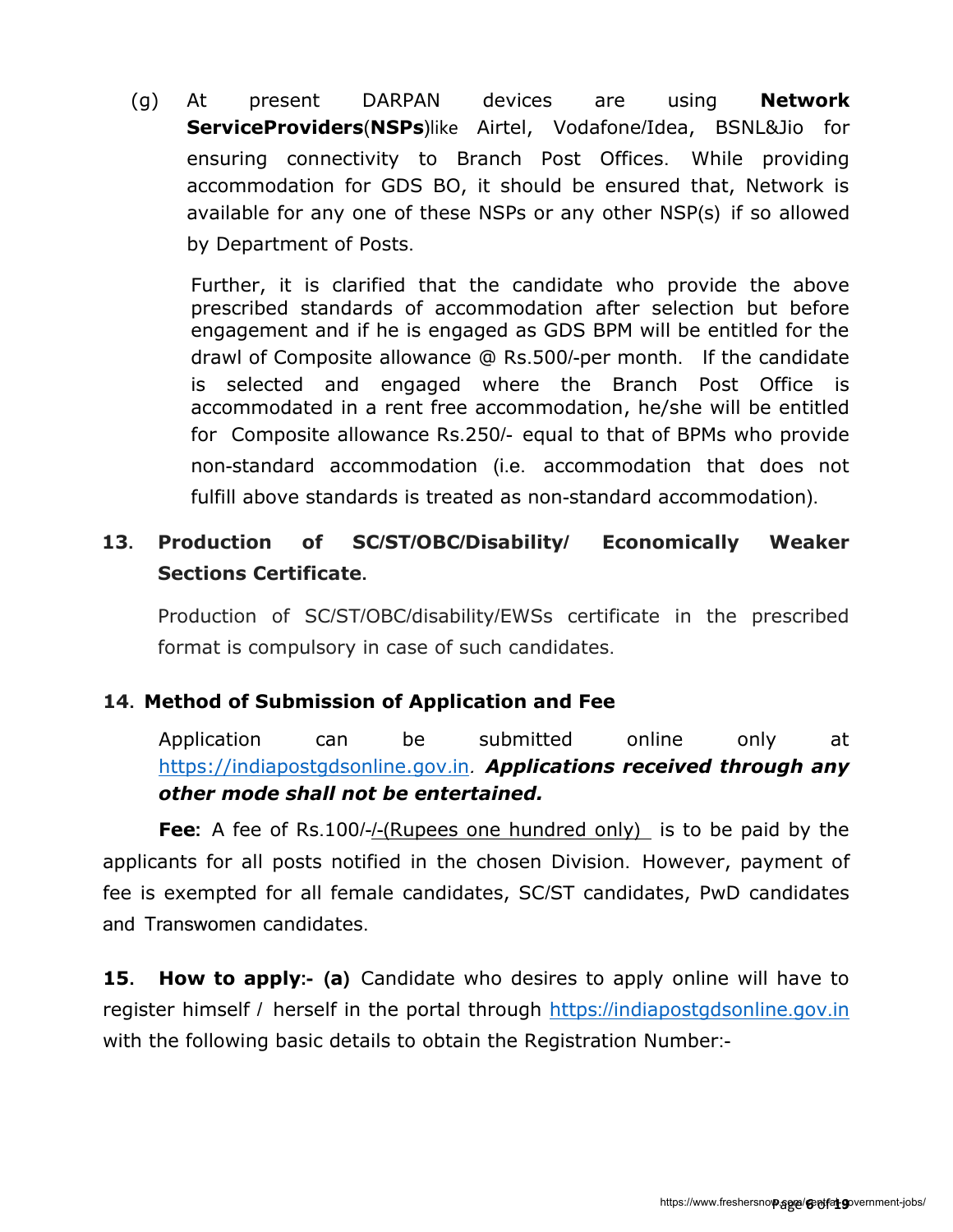- i) Name (In capital letter as per X class certificate Marks Memo including spaces)
- ii) Father's Name / Mother's Name
- iii) Mobile Number
- iv) Email ID
- v) Date of Birth
- vi) Gender
- vii) Community
- viii) PwD Type of Disability (HH/OH/VH)- Percentage of disability
- ix) State in which Xth class passed
- x) Language studied in Xth class
- xi) Year of Passing Xth class
- xii) Scanned Passport Photograph
- xiii) Scanned Signature

(b) Only one Registration is allowed for one candidate for schedule 1 & 2 in a calendar Year**.** The same registration number should be used for submission of applications**.**Once registered the same mobile number will not be allowed for further Registrations of any other candidate**.** In case any duplicate Registration is found by altering the basic details, the candidature relating to all such Registrations will be removed for consideration of selection**.**Any candidate who forgot the registration number can retrieve the registration number through option 'Forgot registration'.

(c) The candidates must have own active email id and mobile number.

#### (d) **Selection of Division and exercising preferences:-**

The candidate can select only one Division for submission of his/her candidature for all the eligible posts of the Selected Division.The candidate has to validate his/her details by giving Registration number and OTP sent to the registered mobile number. On selecting the Division, a list of all eligible posts (based on community and age) will be displayed against which candidate has to give his/her preference.Preference and option once exercised /submitted by the candidate is final and will not be changed under any circumstances. Hence, candidates should exercise due care. Candidate will not be considered for a post, for which he/she has not given/indicated his/her preference. However, only one post will be offered among all the posts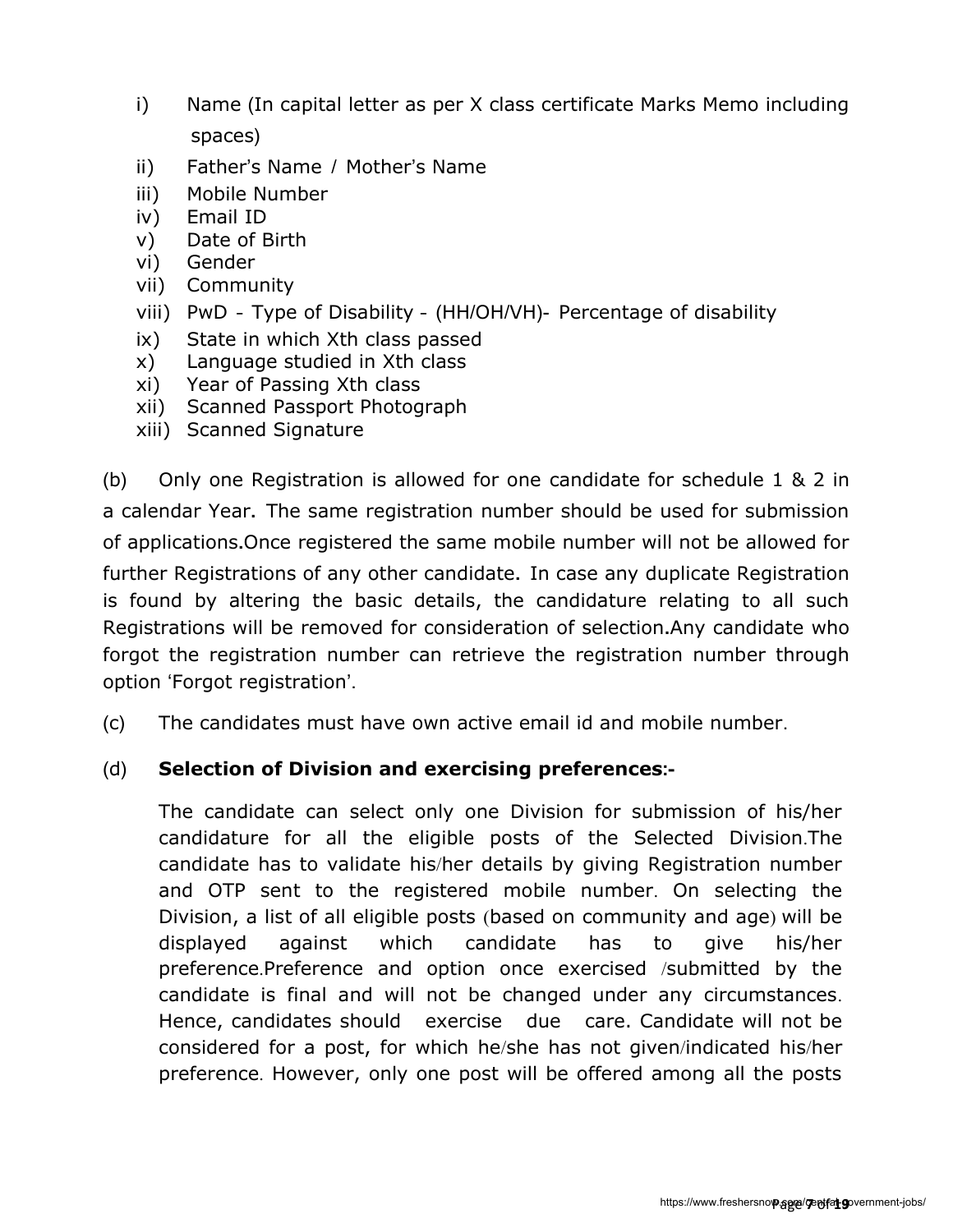in a notification if she/he has applied for one or more posts in any one Division under any Circle.

Example: - If a candidate opts for five posts with preference post1, post2, post3, post4, post5 etc. and selected as meritorious in more than one post, the firstpost in the order of preference, against which he/she is found most suitable, will be offered and the candidature for all the remaining posts will be forfeited. However, basing on the merit, the candidate gets choice of post and on offering such post, his other preferences will be forfeited for consideration for other preferences.

### **16. Procedure of Fee Payment:-**

i. Applicants, except exempted category of candidate, should pay a fee of Rs.100/- (Rupees one hundred) for all posts within the chosen Division. Candidate who requires to make the payment of fee may pay the fee through online mode of payment using the link provided for payment. All recognized Credit/Debit cards and Net Banking facility/ UPI can be used for this purpose. Charges applicable for usage of Debit/Credit cards and net banking as per the rules from time to time will be levied to the candidates. Fee may also be paidat any Head Post Office in India.

# ii. For making the payment of fee the candidate should refer the Registration Number.

iii. Fee once paid will not be refunded. Hence, candidate is requested to ensure his/her eligibility for applying to particular Division before making the fee payment.

iv. Candidates who are exempted from payment of fee may apply online directly.

# **17. Uploading of documents**:**-**

The candidates must upload the following documents in the formats and sizes as prescribed. Hence, it is advised to keep the scanned documents ready in softcopy form before applying online.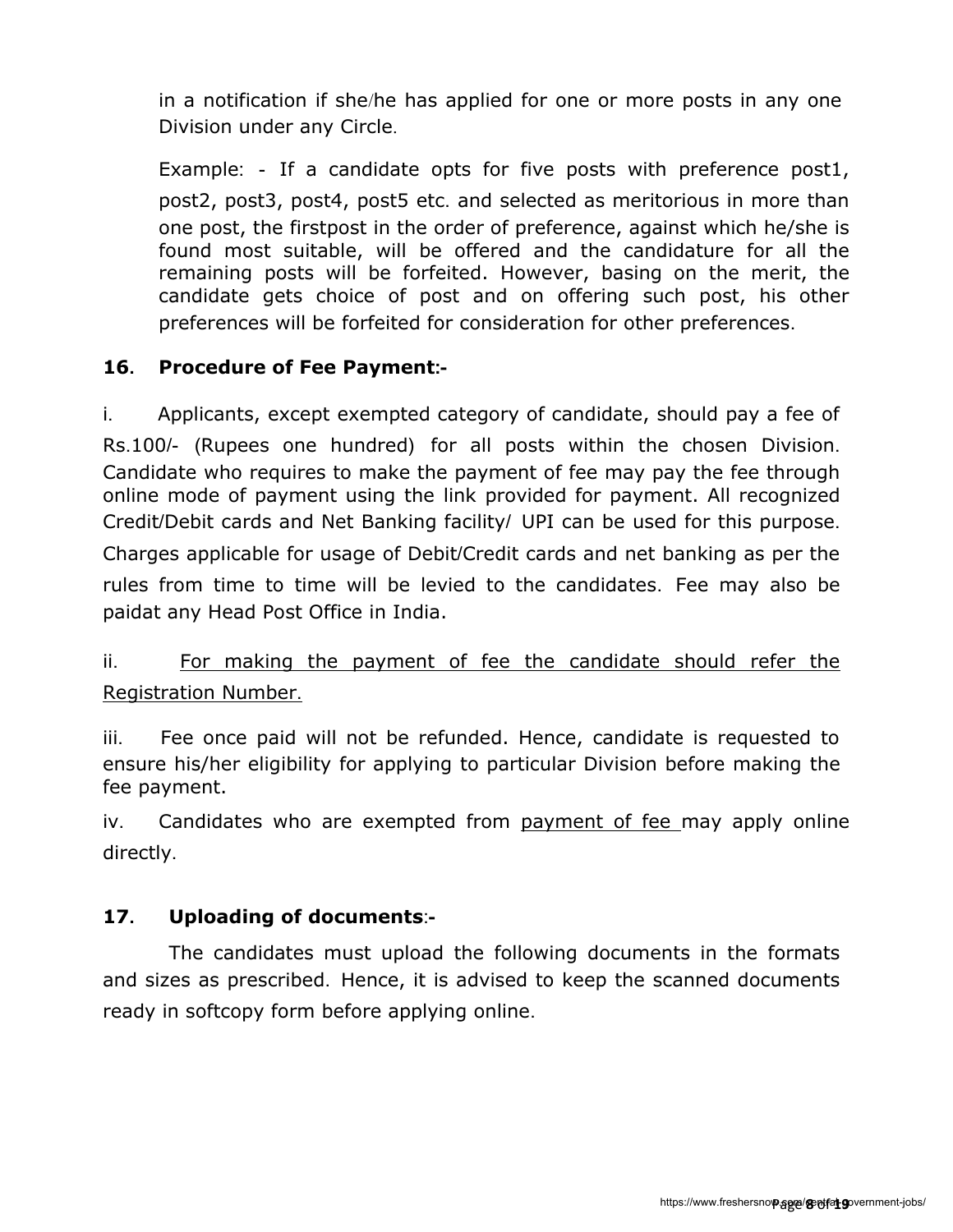| SI. No. | Name of the<br><b>Document</b> | <b>Uploading</b><br>file format | <b>Permitted file size</b> | Is the upload<br>mandatory or not |
|---------|--------------------------------|---------------------------------|----------------------------|-----------------------------------|
|         | Recent<br>Photograph           | .jpg/.jpeg                      | Not exceeding 50kb         | Mandatory                         |
|         | Signature                      | .jpg/.jpeg                      | Not exceeding 20kb         | Mandatory                         |

### **18. Submission of 10thClassmarks details: -**

Candidate has to submit the details of marks obtained in the  $10<sup>th</sup>$ class. In case the marksheet contains grades/points etc apart from marks, only marks need to be submitted. In cases where the board has awarded grades/points in place of marks, the same may be submitted in application.

**19.** An undertaking has to be submitted by the candidate in **Annexure-II**  declaring that he/she has adequate knowledge to operate computer Desktop/laptop/POS/mobile etc. to work on the Departmental software.

# **20. Job Profile:-**

# **(i) BRANCH POSTMASTER (BPM)**

The Job Profile of Branch Post Master will include-

- a) Carrying out transactions (offline and online) of Branch Post Office and India Post Payments Bank(IPPB) using the handheld device/mobile device/smartphone.
- b) Marketing of Postal products and services, India Post Payments Bank services, various services provided by Customer Services Centres (CSC), procurement of business in the villages or Gram Panchayats within the jurisdiction of the Branch Post Office. This would include organizing melas and door-to-door canvassing for business requirements and popularising schemes of government.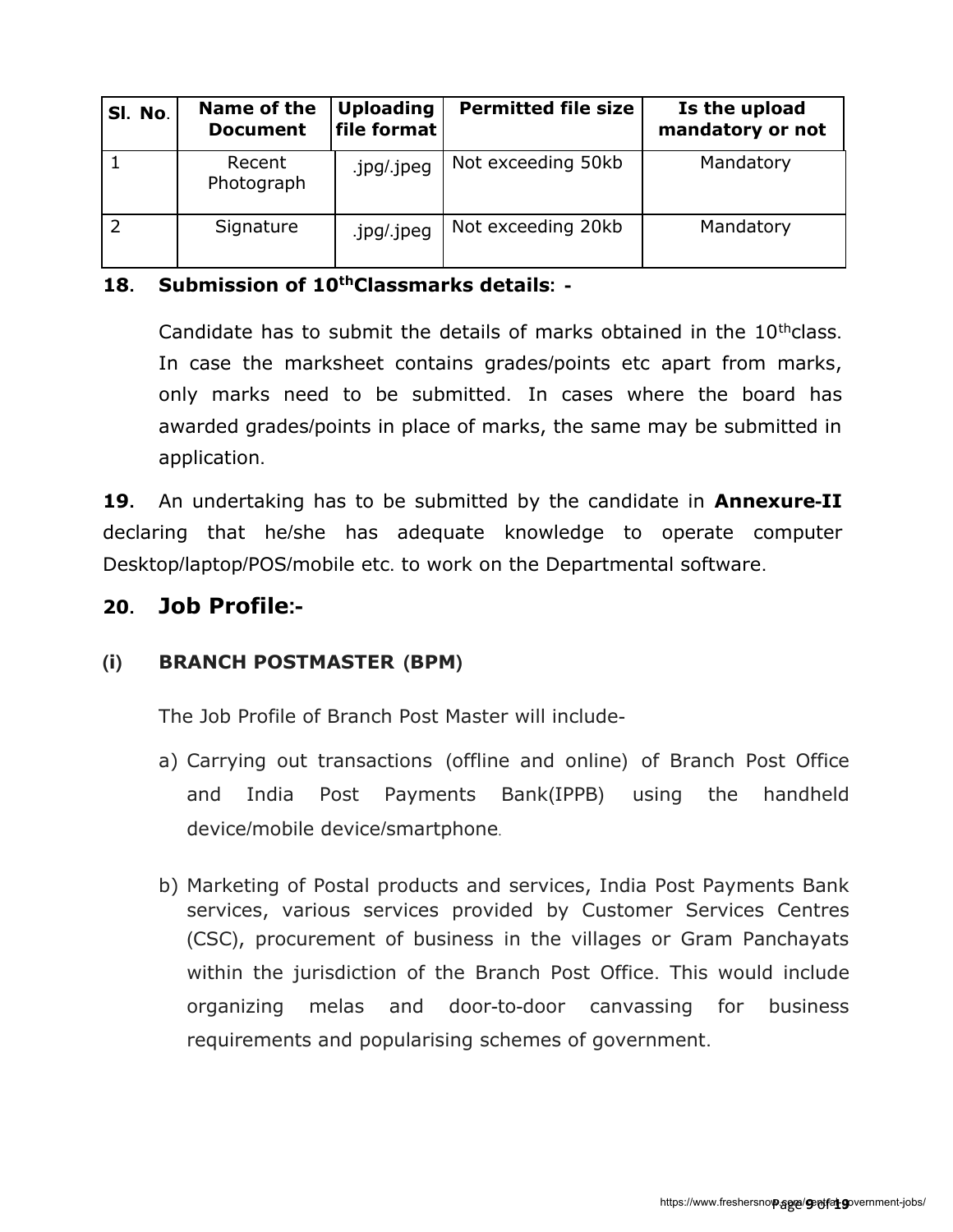- c) Maintenance of records, upkeep of handheld device/mobile device/smartphone.
- d) Branch Postmaster has the overall responsibility of smooth and timely functioning of Post Office including mail conveyance and mail delivery. He/she might be assisted by Assistant Branch Post Master. BPM will be required to do combined duties of ABPMs as and when ordered. In some of the Branch Post Offices, there may not be ABPM post and the BPM has to do all the work of the BO.
- e) Any other work assigned by superiors like IPO**/**ASPO**/**SPOs**/**SSPOs etc**.**

#### **(ii) ASSISTANT BRANCH POSTMASTER (ABPM)**

The Job Profile of Assistant Branch Post Master will include:-

a) Sale of stamps/stationery, conveyance and delivery of mail at doorstep, deposits/payments/other transactions of IPPB.

b) Assisting Branch Postmaster in counter duties using handheld device/mobile device/smartphone.

c) Marketing of Postal products and services, India Post Payments Bank services, various services provided by Customer Services Centre's(CSC), procurement of business in the villages or Gram Panchayats within the jurisdiction of the Branch Post Office. This would include organizing melas and door-to-door canvassing for business requirements and popularizing schemes of government.

d) ABPM will also be required to do Combined Duty of BPMs as and when ordered.

e**)** Any other work assigned by superiors like IPO**/**ASPO**/**SPOs**/**SSPOs etc**.**

#### **(iii) DAK SEVAK**

Dak Sevaks will be engaged in Departmental offices like Sub post offices, Head Post offices etc. The Job Profile of DakSevak will include:-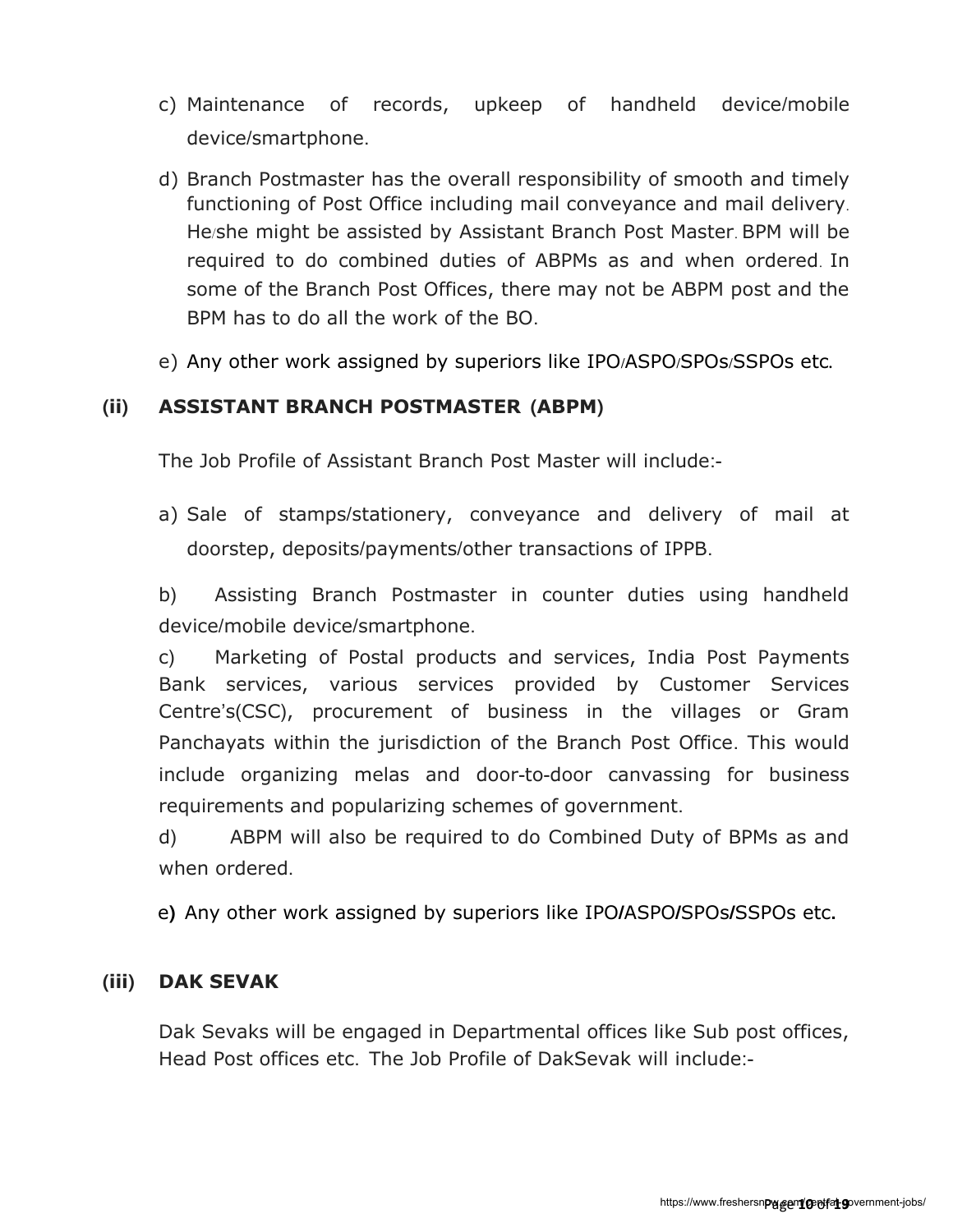- a) Sale of stamps/stationery, conveyance and delivery of mail at doorstep, deposits/payments/other transactions of IPPBand any other duties assigned by Postmaster/Sub Postmaster.
- b) Dak Sevaks may have to work in sorting offices of Railway Mail Service (RMS).
- c) Dak Sevaks in mail offices and Business Offices will handle receiving and dispatching of mail bag, transhipment of bags
- d) DakSevaks also have to assist Post Masters/Sub Postmasters in managing the smooth functioning of Departmental Post Offices and do marketing, business procurement or any other work assigned by the Post Master or IPO/ASPO/SPOs/SSPOs/SRM/SSRM etc.

#### **21. SELECTION CRITERIAAND COMMUNICATIONS OF SELECTION:-**

(i) Selection will be made as per the system generated merit list based on the merit position of the candidate and the preference of posts submitted. This shall be subject to fulfilling of all eligibility criteria as per the rules.

(ii) Notice for documents verification will be sent only to the most suitable candidate for the post based on merit and preference submitted.

(iii) Provisionally selected candidatewhile attending to the Documents verification, the candidate has to come alongwith original documentsand one set of photo copies for submission. Adequate time will be given to selected candidate to report with original certificates for verification. If the verification is successful, provisional engagement order will be given. Else, the next candidate in merit will get the systemgenerated email/SMS.

(iv) The provisional engagement letter will be issued through email and notified through SMS. In case there is no response within the given time in the said provisional engagement letter, a final reminder through email, sms and Registered Post will be sent giving additional time to report for joining. If there is still no response, the candidature shall be cancelled.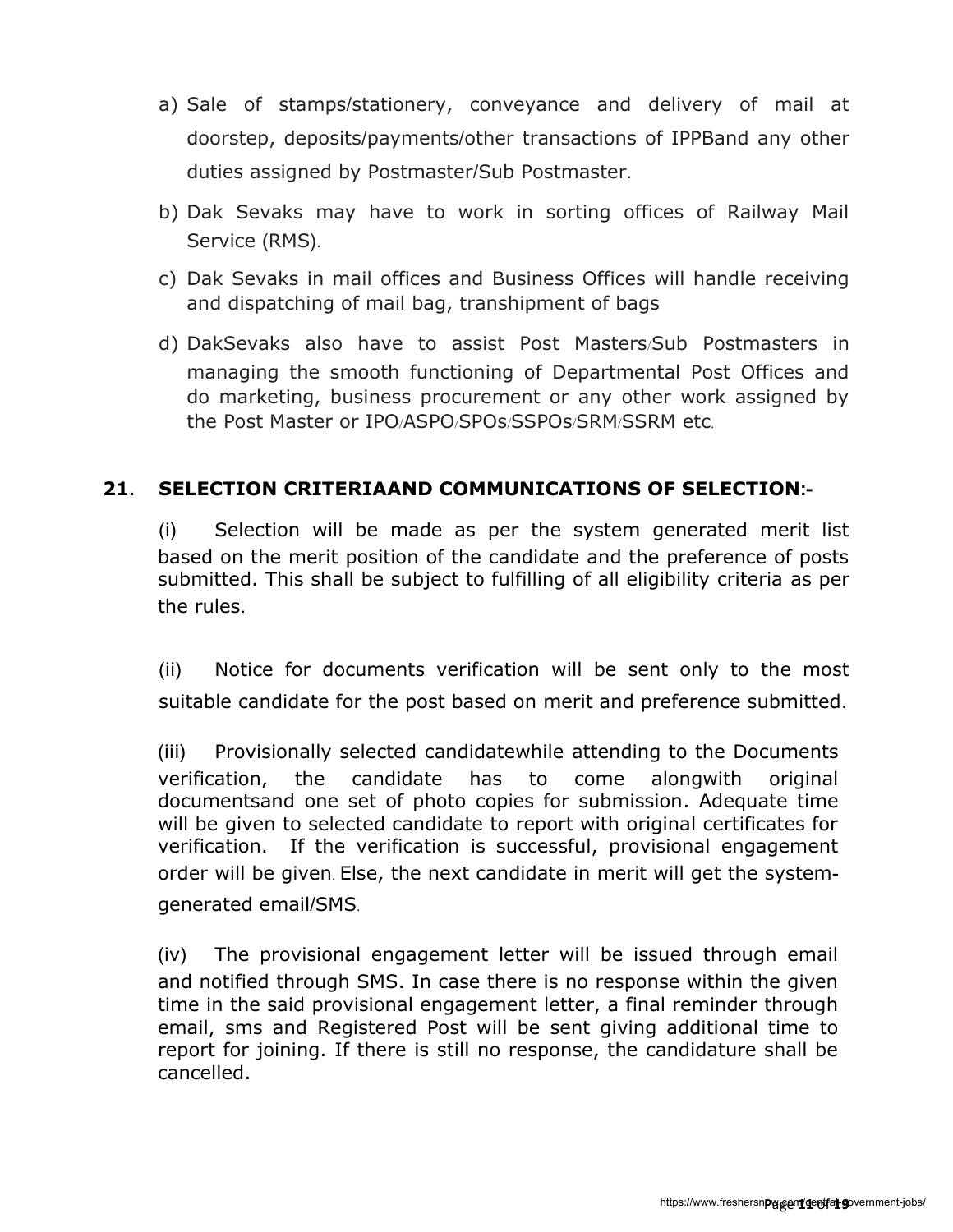(v)No weightage will be given for higher educational qualification. Only marks obtained in 10<sup>th</sup> standard of approved Boards aggregated to percentage to the accuracy of 4 decimals will be the criteria for finalizing the selection. Passing of all the subjects as per the respective approved board norms is mandatory. However, the merit calculation will be made on the score of the subjects for which merit is considered as per the Board**.**

(vi) For applicants with marks, their total marks will be worked out by taking into account the marks obtained in the compulsory and elective/optional subjects (other than extra subjects, if any).

(vii) For applicants having both Total Marks and Grading Point (i.e. mark list issued with total marks and grading point both), in such cases the method used will be as follows :-

"The candidate's total marks will be worked out while ignoring the Grading Point; this methodology will ensure that candidate possessing higher marks will be selected."

(viii) For candidates having grades subject-wise, marks will be arrived for each subject (compulsory and elective subjects but not extra subjects), by applying the multiplying factor of 9.5 in the following manner:-

| Grade          | Grade Point | <b>Multiplication factor</b> |  |  |
|----------------|-------------|------------------------------|--|--|
| A1             | 10          | 9.5                          |  |  |
| A <sub>2</sub> | 9           | 9.5                          |  |  |
| B1             | 8           | 9.5                          |  |  |
| <b>B2</b>      |             | 9.5                          |  |  |
| C1             | 6           | 9.5                          |  |  |
| C2             | 5           | 9.5                          |  |  |
|                |             | 9.5                          |  |  |

In case of the marks lists containing the Grades/Points, marks will be reckoned by taking conversion of Grades and points with the multiplication factor (9.5) against the maximum points or grade as 100.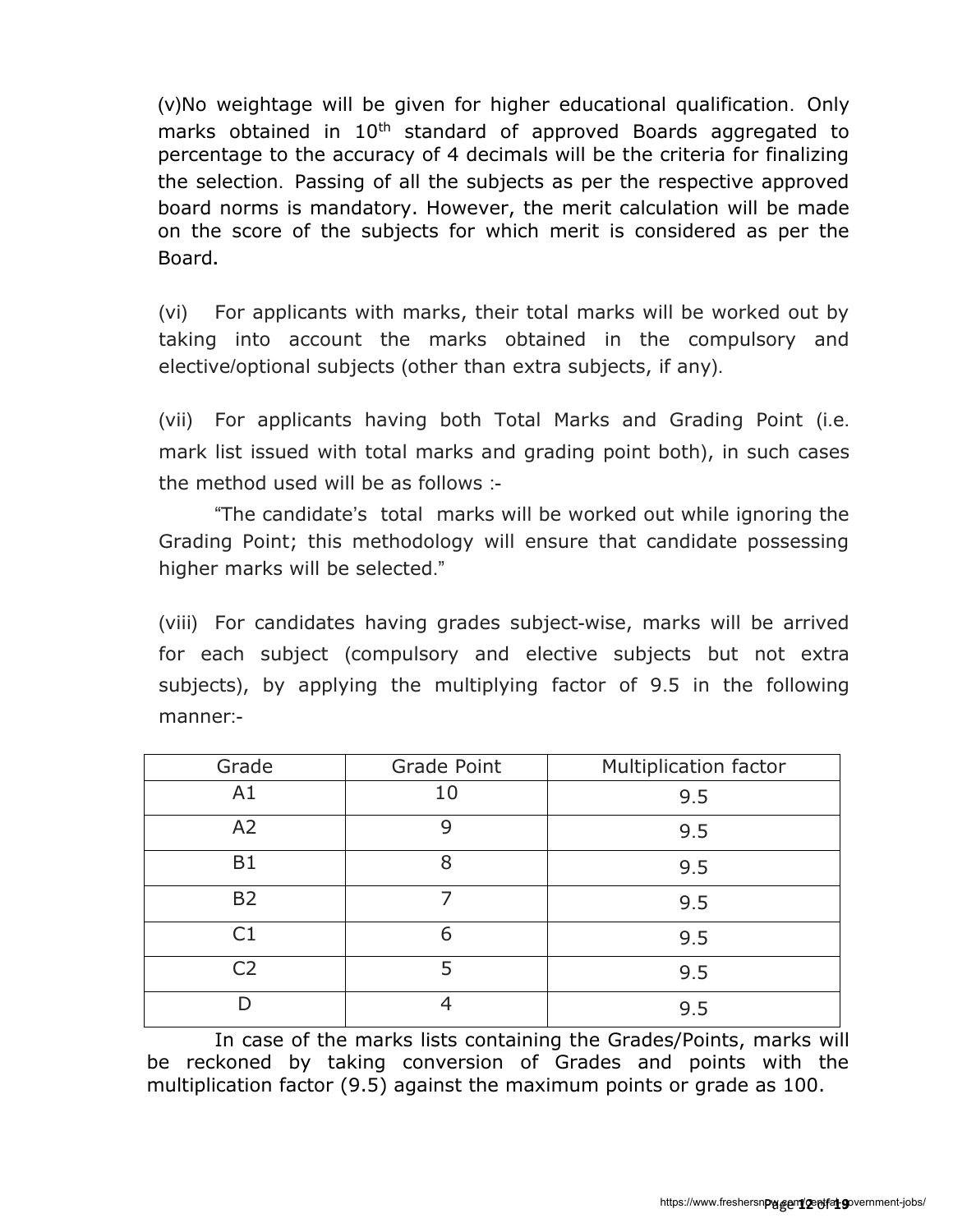(ix) Where Cumulative Grade Point Average (CGPA) is also provided, the marks will be arrived at by multiplying the CGPA by 9.5. Where individual grades in each subject as well as CGPA is given, the higher of the two marks will be taken. Where two or more candidates have equal marks, the candidate having the higher age (older candidate) will be given preference.

**(**x**).** Candidates having both marks and grades in the marks list have to apply with marks only**.** In case any candidate applies with grades only his application will be liable for disqualification**.**

(xi). In case candidates get the same marks, the merit order would be taken as DOB (higher age as merit), ST trans-woman, ST female, SC trans-woman, SC female, OBC trans-woman, OBC female, EWS transwoman, EWS female, UR trans-woman, UR female, ST trans-male, ST Male, SC trans-male, SC Male, OBC trans-male, OBC male, EWS transmale, EWS male, UR trans-male, UR male.

(xii). If a candidate opts for five posts with preference post1, post2, post3, post4, post5etc and selected as meritorious in more than one post, the post in the order of preference will be offered. The candidature for all the remaining posts will be forfeited.

(xiii) Applications submitted without complete data will be rejected.In case a candidate uploads wrong documents/information and unnecessary documents, candidature will be rejected. Similarly, in case the candidate enters marks erroneously either high or low with reference to marks list uploaded, the candidature will be rejected at the time of document verification.An undertaking will be obtained from the candidate in the format annexed as **Annexure-V.**

**(XIV) The selection process will be completed by 15.11.2022. Applications pending after 15.11.2022 shall not be considered for engagement. Applications for which email/sms notification for documents verification is yet to be sent, shall be considered as pending. Such applications shall have no rights for engagement after 15.11.2022 with respect to his/her application already submitted against this notification.**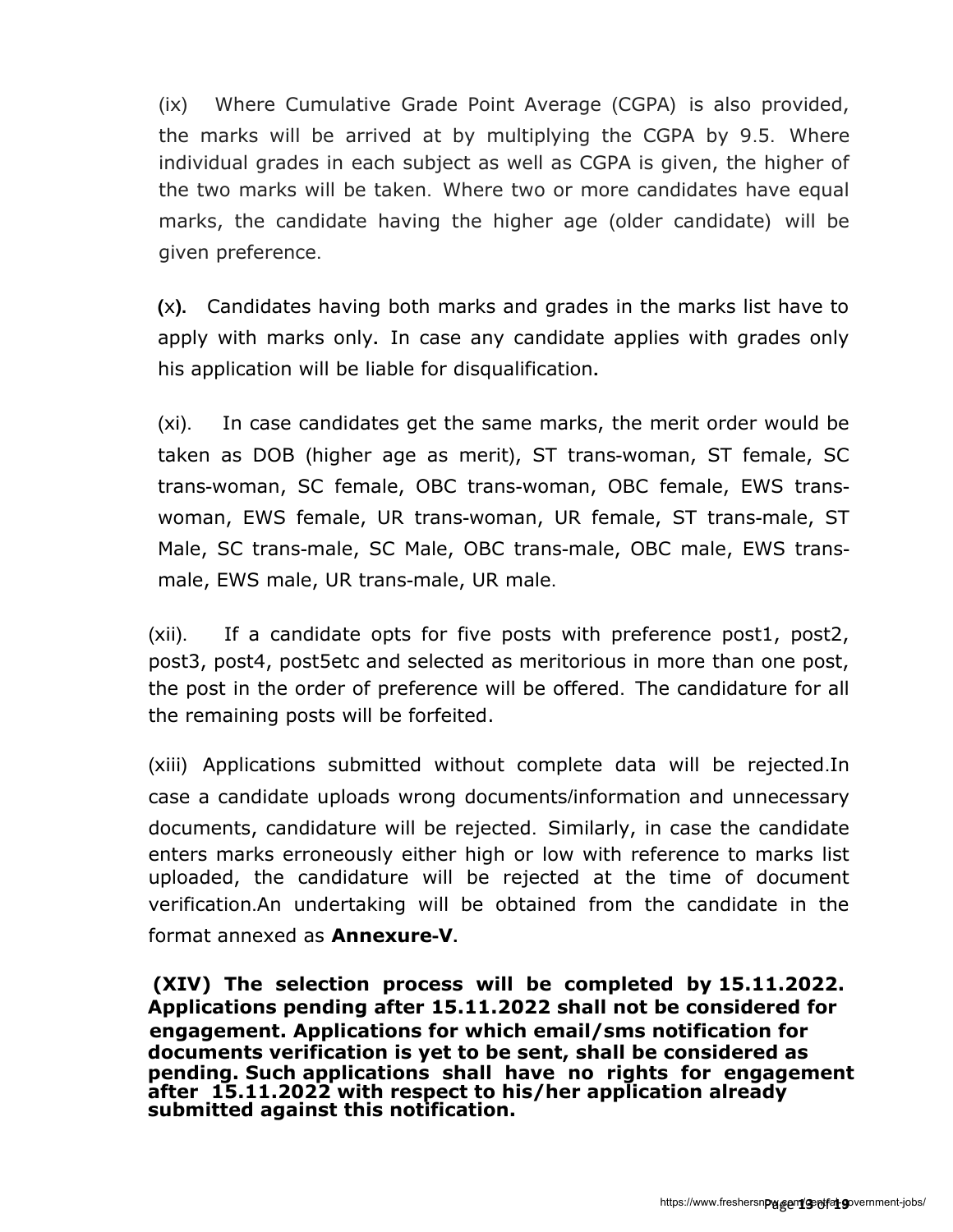# **22. IMPORTANT INSTRUCTIONS:-**

a. The Department of Posts and engaging authority of each post reserves the sole right to modify, cancel the notification of a post at any time without assigning any reason Or to stop ongoing process.Candidates should note that once the details of Registration or of application are submitted the details cannot be modified or altered**.** Such requests will not be entertained at any level**.** 

b.Department of Posts is not responsible for non-receipt of email/SMS by the candidate due to any specific reason or without any reason arising out of network services providers and other dependencies.

c. Department of Posts does not make any phone calls to the candidates. The correspondence, if any, is made with candidates through respective Engaging Authority only. Candidates are advised not to disclose their personal information/registration number/ mobile numbers/emailids to others and be guarded against any unscrupulous phone calls.

d. Candidate can view his**/**her application status in the website by providing the registration number and mobile number till the results are announced**.** 

For Queries, Division wise helpdesk and mobile numbers are provided in the website**.**

**Dated:** 

**(Name of Officer) Designation Address Office Seal**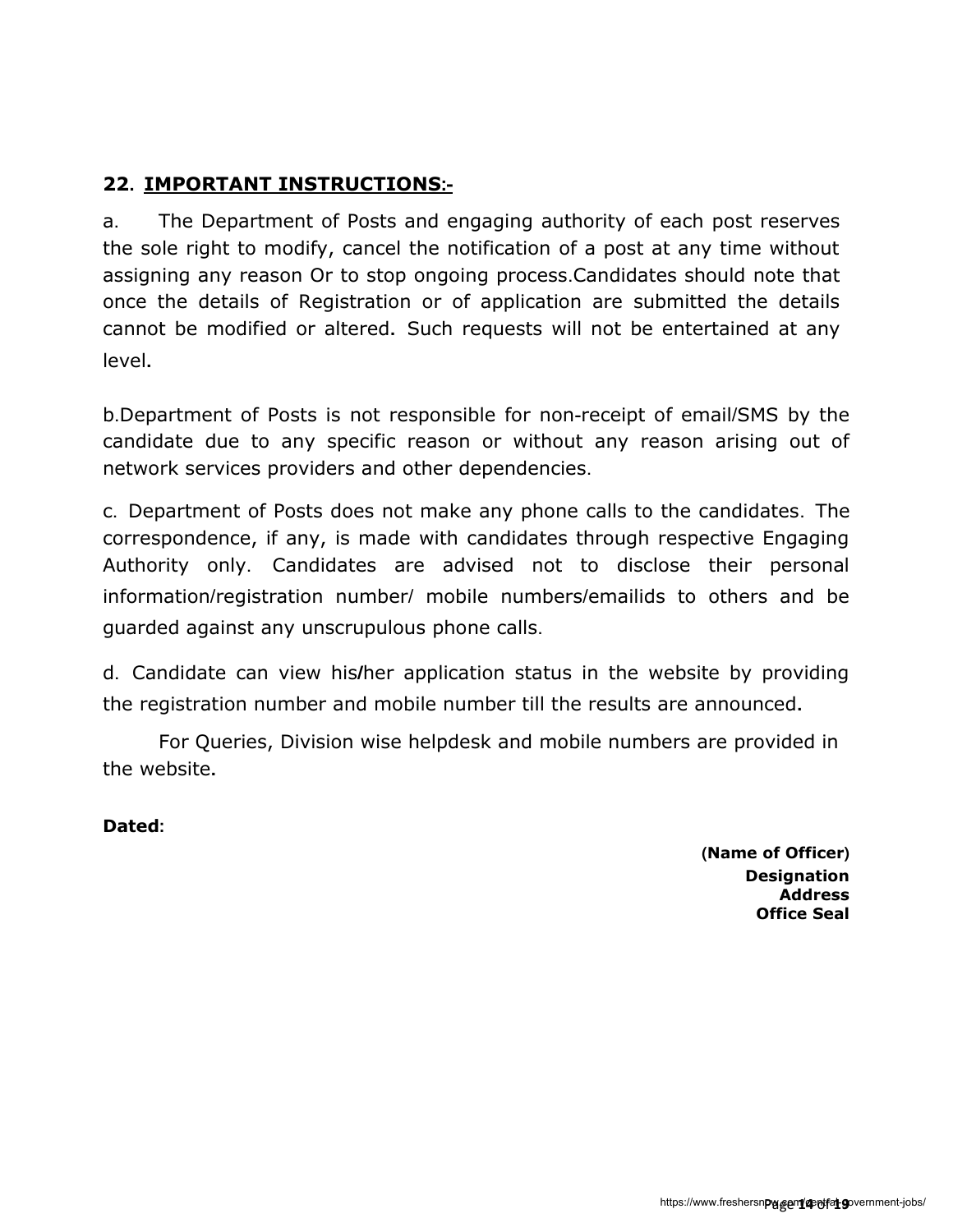# **ANNEXURE-I**

# **GraminDakSevak Vacancy Position for \_\_\_\_\_\_\_\_\_\_\_\_\_\_ Division**

| -SI | Post | Name of Name of TRCA<br>Office | posts | office/<br>Record<br>office | No. of   Account   Taluk/Tehsil   District |  |
|-----|------|--------------------------------|-------|-----------------------------|--------------------------------------------|--|
|     |      |                                |       |                             |                                            |  |
|     |      |                                |       |                             |                                            |  |
|     |      |                                |       |                             |                                            |  |

# **Community wise Consolidation of Posts**:-

| Community                                  | No of Posts |
|--------------------------------------------|-------------|
| OBC(As per state reservation %)            |             |
| $PWD$ (Low vision (LV) - 01 %)             |             |
| $PWD(D(eaf), HH(Hard of hearing - 01%),$   |             |
| PwD(One Arm (OA), One leg (OL), Leprosy    |             |
| Cured, Dwarfism, Acid Attack Victim - 01%) |             |
| PwD(Specific learning disability -01%)     |             |
| ST(As per state reservation %)             |             |
| SC (As per state reservation %)            |             |
| <b>EWS -10%</b>                            |             |
| UR                                         |             |
| Total                                      |             |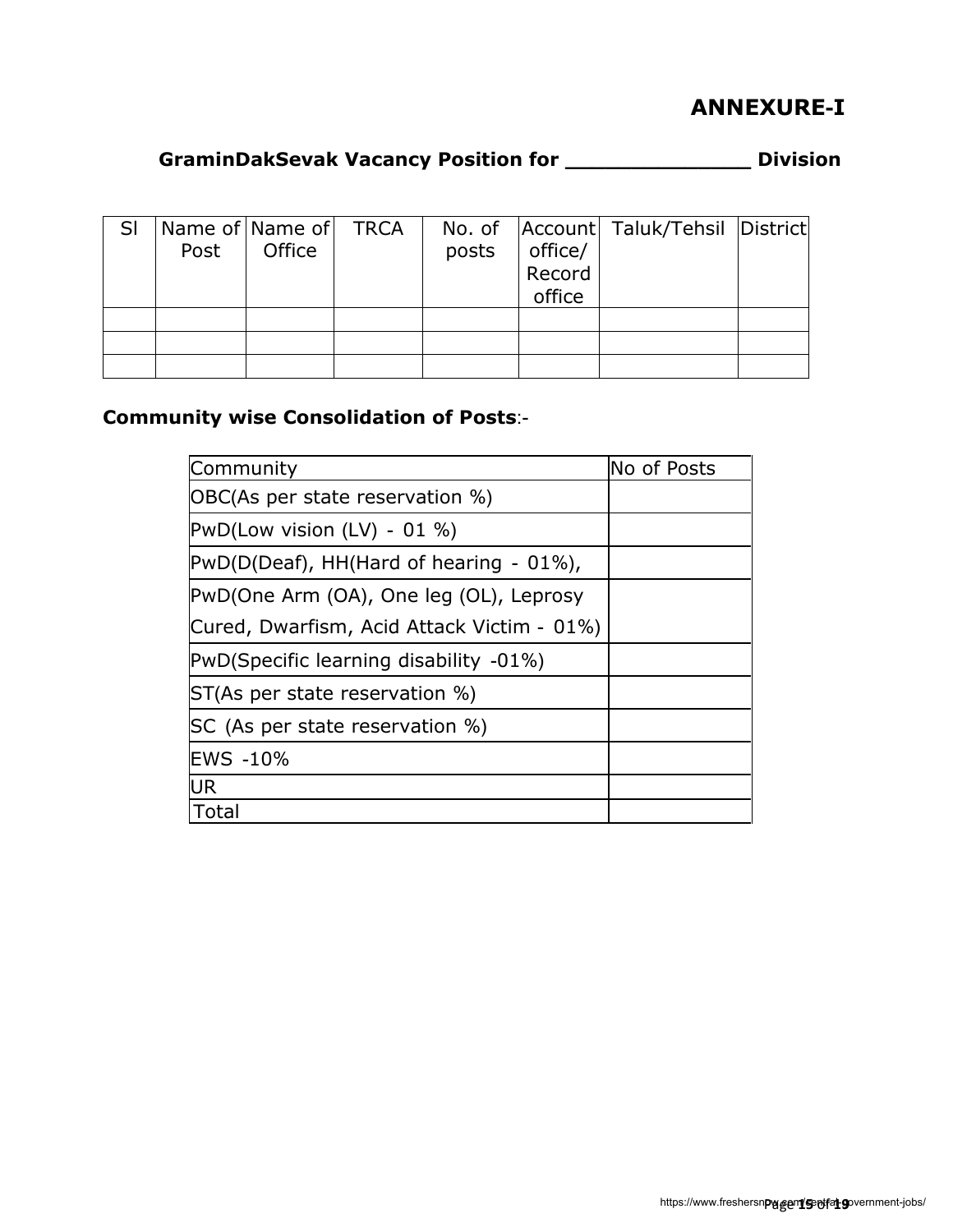#### **ANNEXURE-II**

#### **UNDERTAKING**

I\_\_\_\_\_\_\_\_\_\_\_\_\_\_\_\_\_\_\_\_\_son/daughter/wife of\_\_\_\_\_\_\_\_\_\_\_\_\_\_\_\_\_\_\_\_

hereby undertake to declare that, I will be able to use smart phone/laptop/handheld device supplied by the Department from the first day of engagement.

2. Further, I also hereby declare that I am computer literate.

Place: etc. 2014 and 2014 and 2014 and 2014 and 2014 and 2014 and 2014 and 2014 and 2014 and 2014 and 2014 and Name of applicant/candidate: \_\_\_\_\_\_\_\_ Date: etc. and the contract of the Address and Address and the contract of the contract of the contract of the contract of the contract of the contract of the contract of the contract of the contract of the contract of the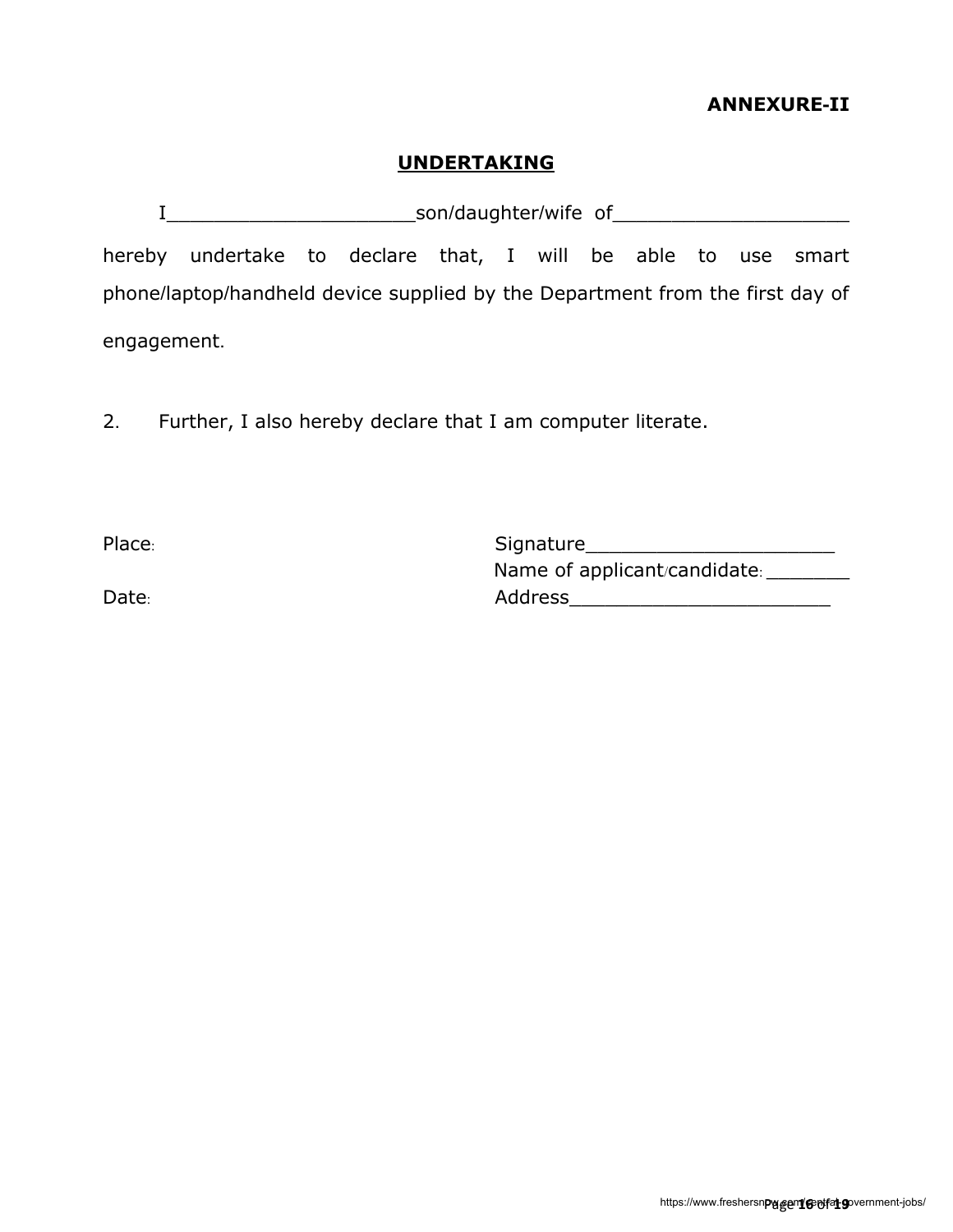### **ANNEXURE-III**

#### **DECLARATION**

I\_\_\_\_\_\_\_\_\_\_\_\_\_\_\_\_\_\_\_\_\_son/daughter/wife of\_\_\_\_\_\_\_\_\_\_\_\_\_\_\_\_\_\_\_

hereby declare that, I am able ride bicycle for performing of my duty as a GDS BPM/ABM/DakSevaks.

2. I am also able to ride a scooter/motorbike (Optional).

Place: 2008 2014 2014 2015 2016 2017 2018 2019 2014 2015 2016 2017 2018 2019 2019 2017 2018 2019 2019 2017 201 Name of applicant/candidate: \_\_\_\_\_\_\_\_ Date: etc. and the contract of the Address Address and the contract of the contract of the contract of the contract of the contract of the contract of the contract of the contract of the contract of the contract of the con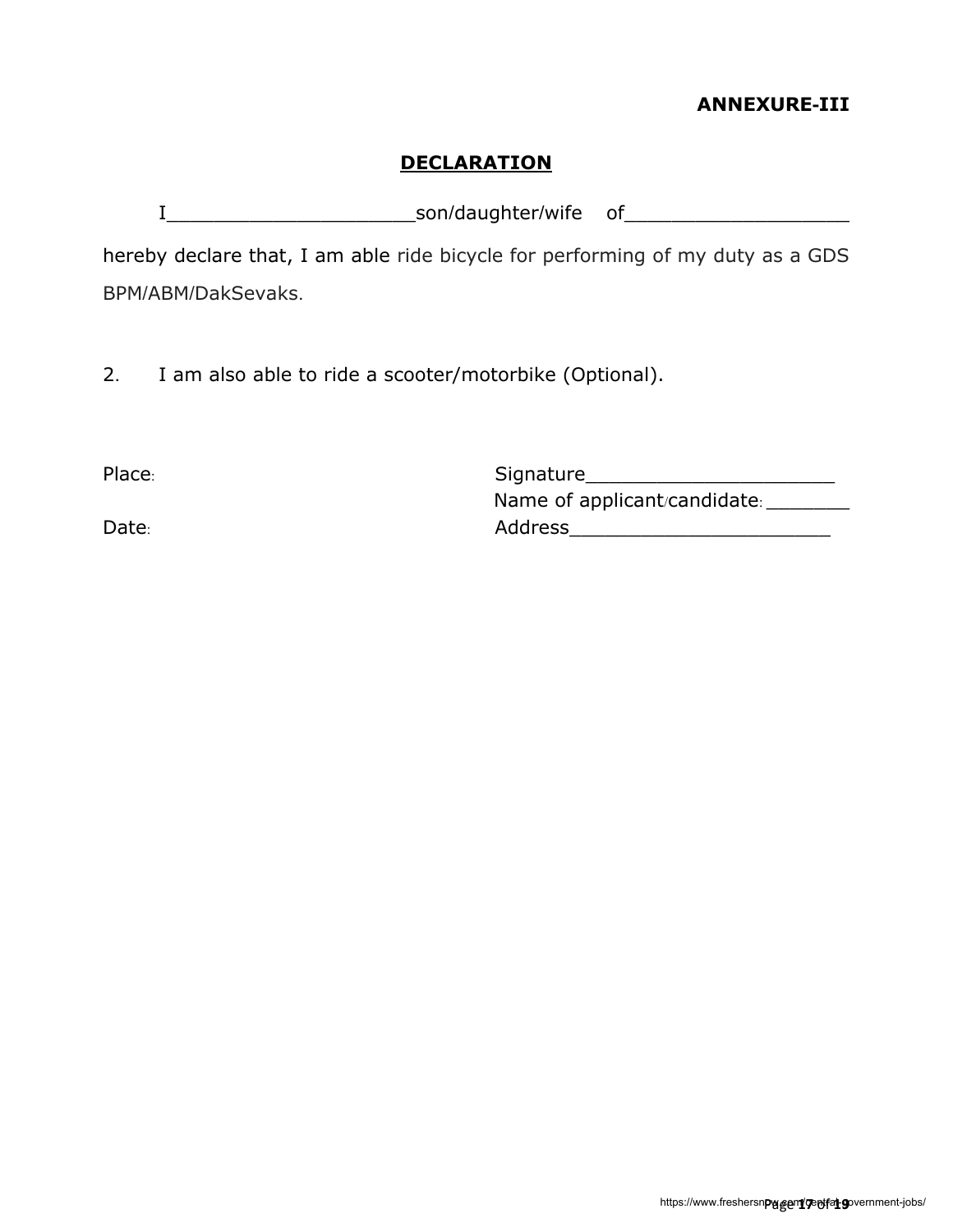#### **ANNEXURE-IV**

#### **UNDERTAKING**

I\_\_\_\_\_\_\_\_\_\_\_\_\_\_\_\_\_\_\_\_\_son/daughter/wifeof\_\_\_\_\_\_\_\_\_\_\_\_\_\_\_\_\_\_\_\_\_\_\_\_\_

hereby undertake to declare that, I have other sources of income besides the TRCA and allowances to be paid by the Government to support livelihood for myself and my family, in the event of my engagement to the post of GraminDakSevak BPM/ABPM/DakSevaks."

Place: Signature\_\_\_\_\_\_\_\_\_\_\_\_\_\_\_\_\_\_\_\_\_ Name of applicant/candidate: \_\_\_\_\_\_\_ Date: etc. and the contract of the Address and Address and the contract of the contract of the contract of the contract of the contract of the contract of the contract of the contract of the contract of the contract of the